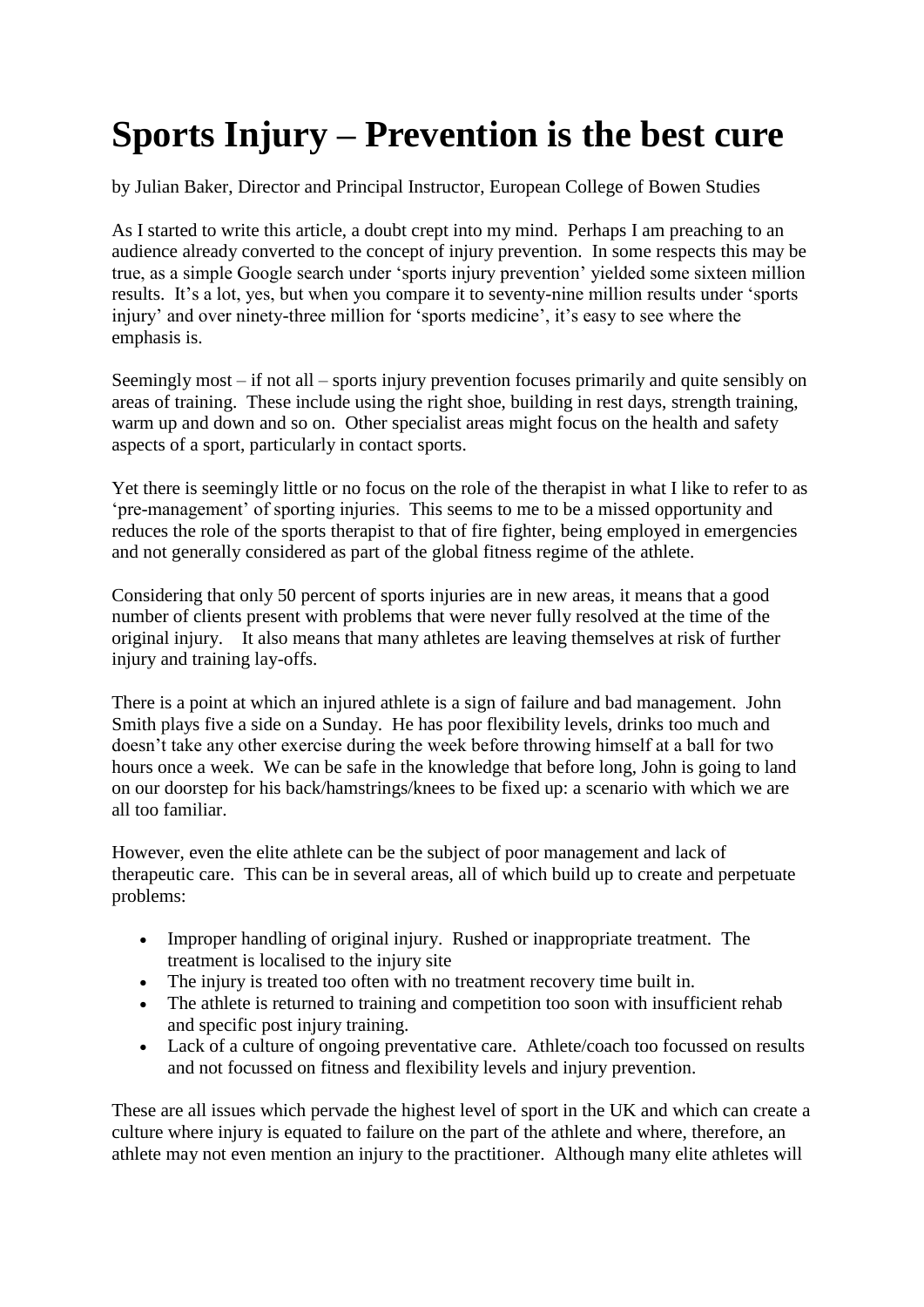have access to generalised sports massage on a regular basis, the treatment of specific risk areas relating to their sport or history is very rare.

A programme whereby the athlete is treated like a formula one racing car is needed. In these environments, the car is designed, cared for and tuned on a constant basis and it would ill behove any racing team to wait until the car breaks down before any maintenance work is carried out.

This is where a therapy more recently arrived in the UK is trying to change hearts and minds. The Bowen Technique has been taught in the UK only since 1993, yet is already making a big impact across the field of physical therapy. It has become exceedingly popular with chartered physiotherapists, existing complementary therapists and some sports injury technicians.

Simple to learn and practise, it can be applied regularly to a large number of people (in a team environment for instance) with no disruption to existing training or treatment. The main reason for its increasing popularity is the speed with which clients respond.

A standard soft tissue injury that might typically take ten days to two weeks to heal can often be addressed in half that time using The Bowen Technique. Bowen has a particular fondness for acute injuries and the normal waiting period to allow for inflammation to decrease is eliminated with Bowen.

The technique itself is simple in its approach and application and involves the rolling of skin and superficial fascia over deep fascia and muscle with thumbs and fingers. In between each set of moves there is a short pause, where the therapist ideally leaves the room, allowing the client to rest, before the next short set of moves is applied.

The pressure used is relatively light and gentle and a long way from the deep pressure associated with the work of many sports therapists. A side effect of this is the ease on the therapists themselves, who find they can treat more clients and attain better results while experiencing little or no fatigue themselves in the process.

## CASE HISTORY: FOOTBALLER

*"I was asked to try Bowen therapy by my physio as I had been having problems with my back, groins and upper leg muscles for most of the season. I'd been to a chiropractor a few times and on my last visit she had advised there was nothing really wrong with my bone structure. I continued to play but still felt restricted in my movements so I decided to give Bowen a try. I didn't really know what to expect but I was determined to keep an open mind and give it a go. I can't explain how it worked but after a couple of treatments the problems I had been having virtually disappeared. I was able to touch my toes with the palms of my hands – something I'd not been able to do for a long while and I seemed to be able to go the duration of a game easily where I had been struggling before. When people ask, "Does it work?", I find the best way to tell them about it is my scoring ratio since having Bowen. I'd only scored 5 goals in 27 games before Bowen treatment. From the time I started having treatment until the end of the season, I scored 10 in 12 and from my point of view, that says it all! I also didn't miss a game through injury."* – Danny Adams, footballer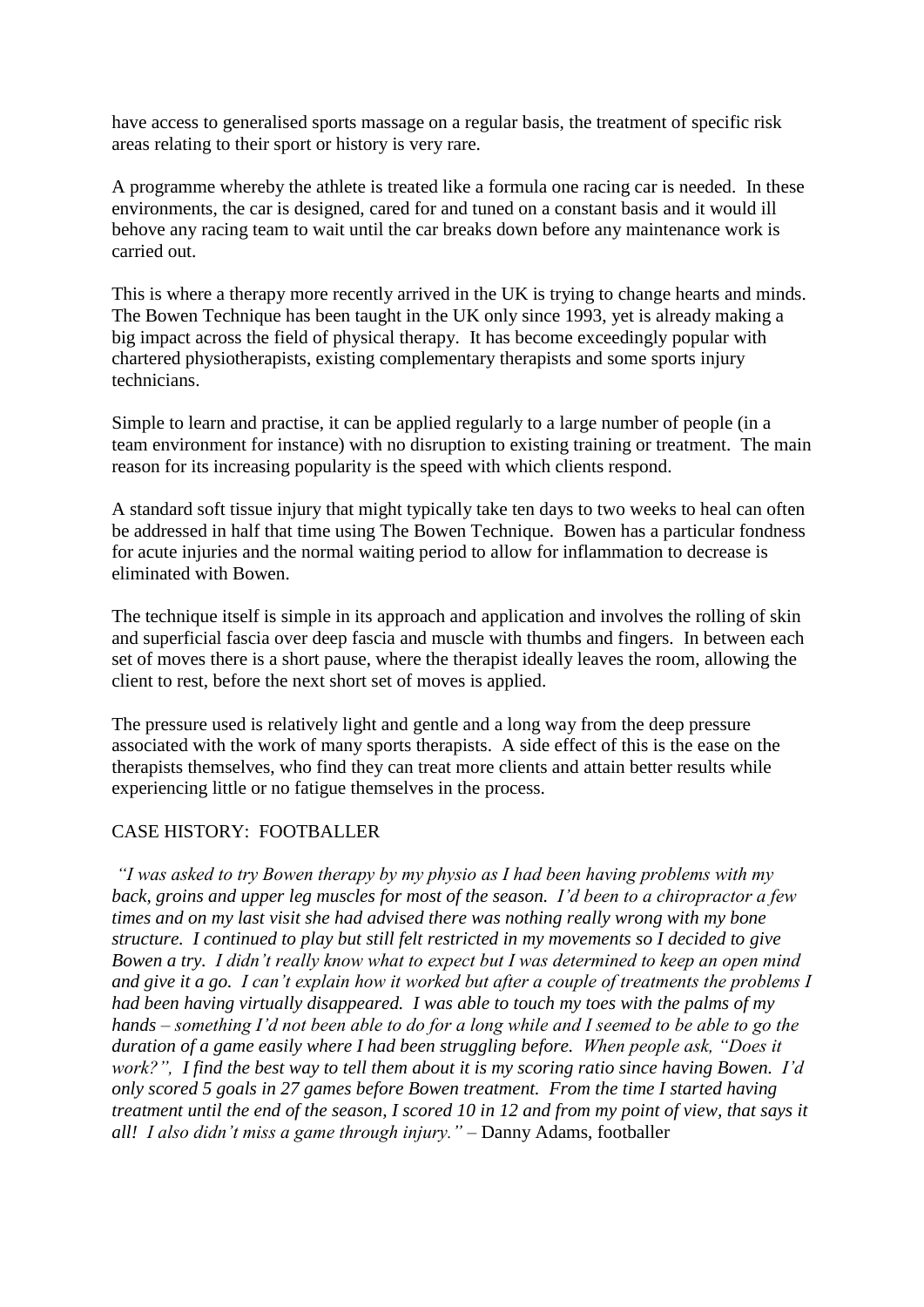The technique seems in some way to access the parasympathetic nervous system, promoting the body's ability to restore structural integrity, although the actual workings of it still remain firmly in the realm of theoretical speculation.

The fact that it works however is beyond doubt as recent ground breaking research (about to be published and presented at the First International Fascia Research Congress in Boston in October 2007) has discovered. Although there are many studies demonstrating that certain treatments can increase hamstring flexibility, there is none that has demonstrated that this increase can be maintained.

A randomised controlled trial allocated 116 male and female volunteers to either a control or an intervention group. Using a single treatment of The Bowen Technique significantly increased the flexibility of the hamstring muscles in asymptomatic subjects and maintained this increase for a period of one week.

No other treatment technique has been shown to maintain improvements in flexibility for a complete week without further treatment. In addition, this increase was demonstrated without any form of loading, warm up or stretching pre- or post-treatment.

It is the lasting effects of Bowen that have the most impact as far as sports therapists are concerned. Neil Burke is a sports rehabilitator working with the Gaelic Athletic Association (GAA). This covers the incredibly physical sports of Irish Football and Hurling. "The mindset of most of the GAA players is that a rub will fix everything, but I have been sold on Bowen mainly from the work I have done with hamstrings."

Burke who works mostly with the GAA team Moyle Rovers, cites the case of one player who had a torn left ACL and developed a hamstring tightness as protection. "He had a lump in the head of his hamstring twice the size of a fist and after five or six heavy sessions using my elbow I'd made little or no headway." The change with Bowen however was almost immediate and after two Bowen sessions the lump had disappeared and the range of movement had increased "massively." "The amount of work I have to do with Bowen isn't comparable to what I normally do," Burke says.

It's early days for Burke as he only started his Bowen Technique training in January 2007, yet Bowen already accounts for around 20% of his work. And word is spreading. "I'd like to think that as the rugby season starts, I can be doing 80% of my hamstring work using Bowen. It will certainly make life easier."

An uninjured athlete is quite simply the one that has the edge over the competition. If the average loss to training is 12% of competition time, then reducing this element by 50% is a massive boost. Reducing it further – as has been seen with regular Bowen treatments – can mean that a competitor is spending more time concentrating on fitness levels, has greater commitment and therefore the enhanced ability to compete.

Neil Gibson was a Team Great Britain pentathlete before a misdiagnosed injury resulted in drastic and unnecessary surgery. A pelvic imbalance had left him with a leg length difference of nearly two inches. After six Bowen sessions, he had returned to training, was back on the team and continued to represent his country at international level. In addition he was able to train fully without losing a single day of training to injury over the subsequent two years of